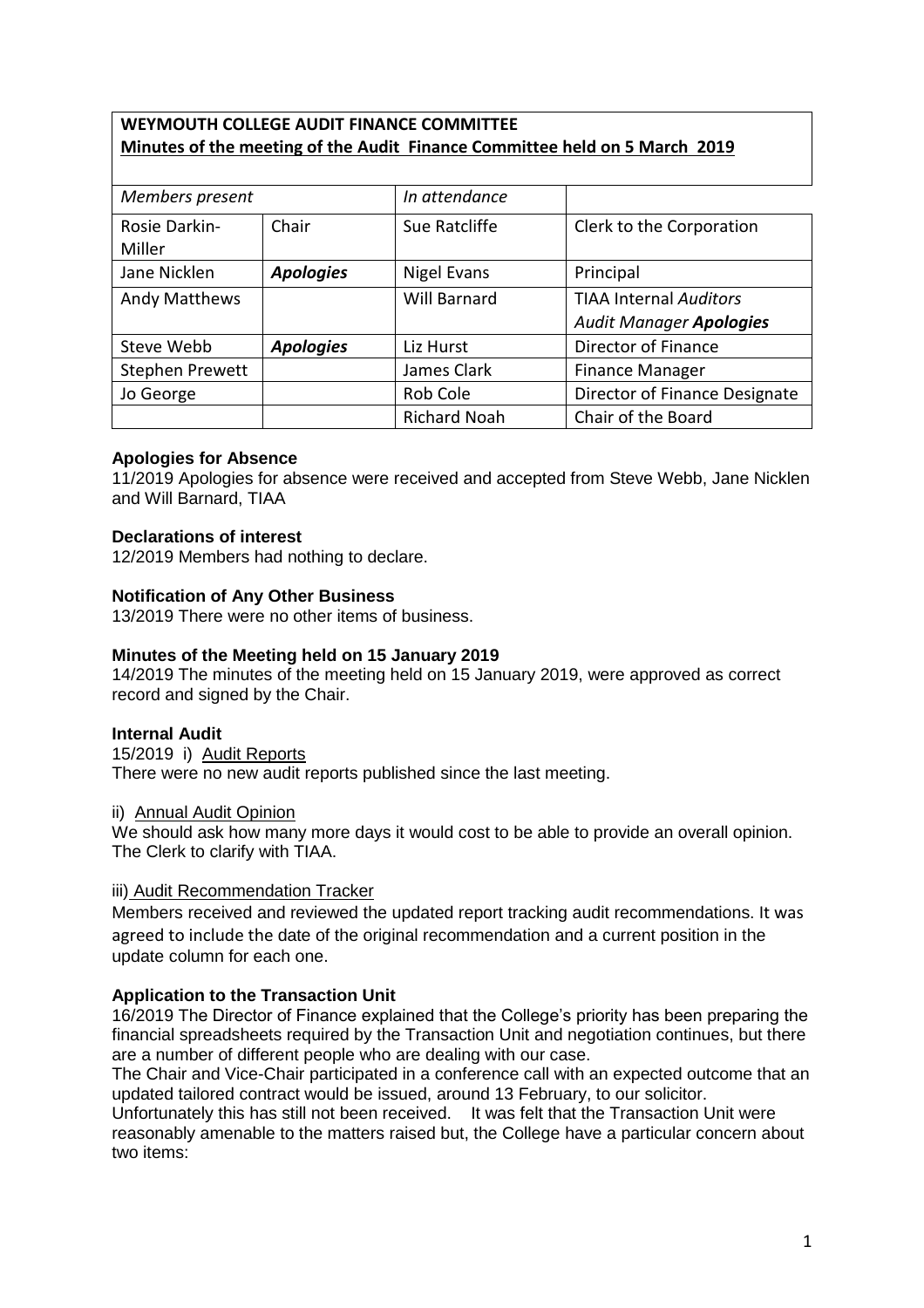1. Related to a qualified audit opinion putting us in default, clarification is needed as this could be an issue for a number of reasons, and

2. The deed of priority with the bank. The bank want a clause about permission to change finance agreements without consent of ESFA, this is not acceptable to the TU, it seems the concern is about possible extra borrowing but this event is covered by covenants. Lawyers are in discussion.

Financial Model – The College received the refinancing offer in January and were told a revised financial model was required to include recent information, much time was spent on the revised model provided, it was difficult as we couldn't get it to balance, then finding out the model was wrong! However, we now have the 16-19 allocation which has been incorporated, along with what else we are sure of for next year.

Heads of Terms - The timing of the repayments and the ability to use the £400k drawdown are other issues for clarification. It is clear we are expected to keep a balance from the drawdown money at all times, but we will need to dip into it next year in January, February and March. This needs to be agreed as soon as possible. If the decision is we cannot use the £400k then it's not a buffer. We are looking for agreement that there must be an agreed amount by the end of month if it is used.

Members:

- Were concerned we may have an accidental breach if we are not careful. It seems we may have no option but to go back to the standard contract if negotiations are not successful.
- Felt we must take the deal or we will have a terrible cash flow, we will continue to default and may face bank intervention.
- Wanted assurances there would be a deal, whilst acknowledging the risk of the Insolvency Regime.
- Felt it was clear that whatever the final outcome we cannot turn it down. We have received verbal assurances which are not yet in writing. We are looking for reasonableness and workable clauses.
- Suggested we should make it clear which clauses we are not happy about, identify who made verbal assurances and make it clear if not resolved we sign under duress, because it is the only way forward for the College.

### **Financial Report**

### 17/2019 a) P6 Report

The Committee received the P6 Financial Report and noted that the cash flow graph assumes the £400k drawdown has been received and the £600k loan repayment has been removed. The Director of Finance highlighted that receipt of the £400k drawdown alleviates previous cash flow concerns, known shortfalls in income and a projection of pay and nonpay costs are included in the report.

The Director of Finance highlighted the paragraph on Advanced Learner Loans on page 4 of the report and members noted that adult learners and adult learner loans had both under recruited, with updated reconciliations, projections will be £100k under budget. Further recruitment opportunities are being explored.

Members asked about a plan for Redlands and Weyco as they are running at a loss. The Principal explained, they provided services which were difficult to run at profit, school meals contracts help Weyco, but Redlands always cost money. Despite legal advice we are unable to break our lease at Redlands, but we are hoping there may be ways to work with the new Council.

### **Data Protection GDPR – Breach Report**